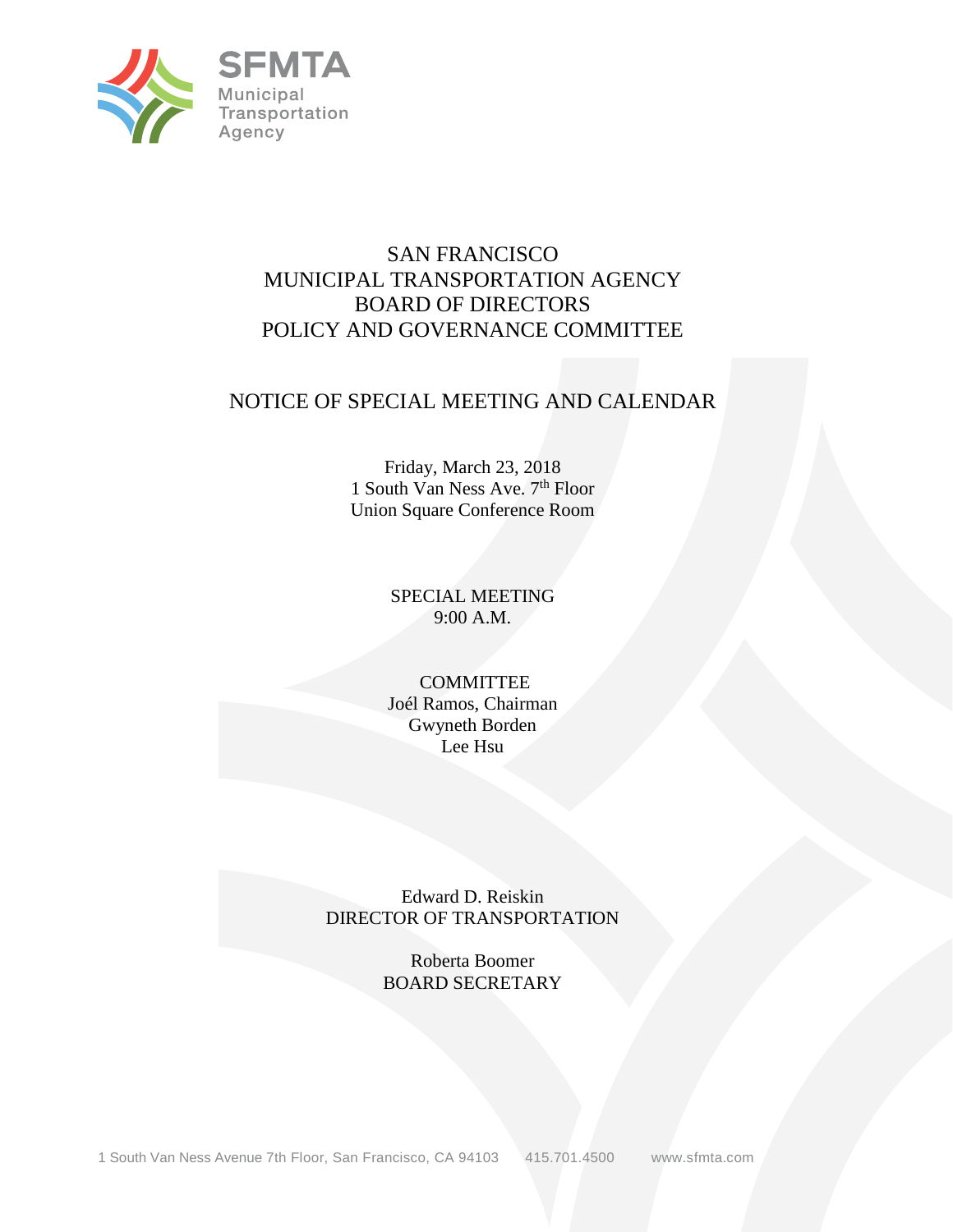#### ORDER OF BUSINESS

- 1. Call to Order
- 2. Roll Call
- 3. Approval of Minutes
	- February 16, 2018 Regular Meeting
- 4. Public Comment

Members of the public may address the Committee on matters that are within the Committee's jurisdiction and are not on today's calendar.

5. Presentation, discussion and possible action regarding the Next Generation Customer Information System. (Explanatory documents include a slide presentation.)

6. Presentation, discussion and possible action regarding the Revised Transportation Plan for Candlestick Point/Hunters Point Shipyard Phase II. (Explanatory documents include a slide presentation.)

## ADJOURN

The Ethics Commission of the City and County of San Francisco has asked us to remind individuals and entities that influence or attempt to influence local legislative or administrative action may be required by the San Francisco Lobbyist Ordinance [S.F. Campaign and Governmental Conduct Code section 2.100 et seq.] to register and report lobbying activity. For more information about the Lobbyist Ordinance, please contact the Ethics Commission at 415-581-2300; fax: 415-581-2317; 25 Van Ness Ave., Suite 220,, SF, CA 94102-6027 or the web site: sfgov.org/ethics.